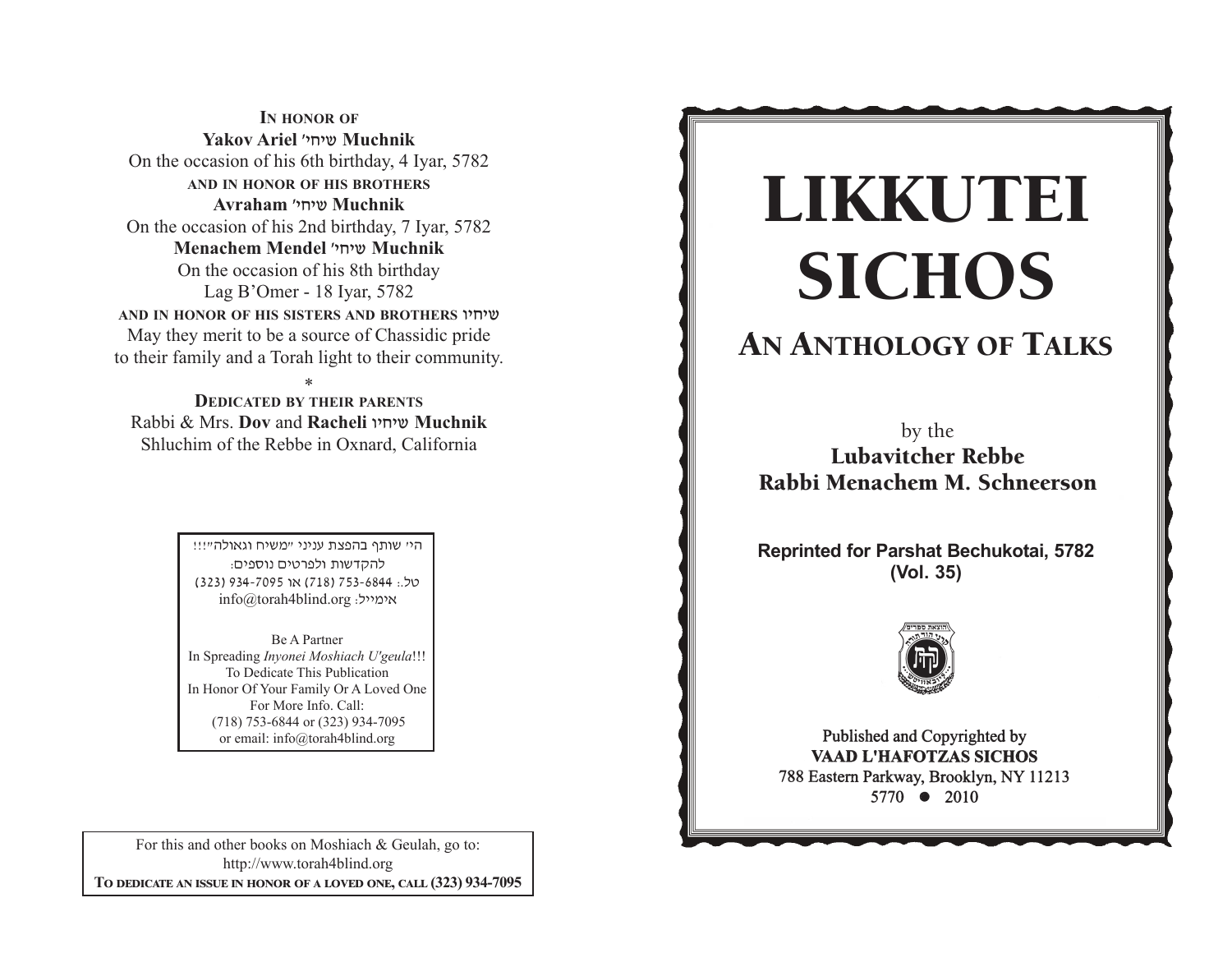#### **THE ANNOUNCEMENT OF THE REDEMPTION**

already exists "a king from the House of Dovid, expert in the Torah and involved in mitzvos like Dovid his father... and he will compel all Israel to walk in [the ways of Torah], strengthen its breeches and fight the wars of G-d" - who is the "presumed Moshiach" [b'chezkas Moshiach] - there will already be immediately the "confirmed Moshiach" [Moshiach vadai], who "does all the above and succeeds, builds the Temple in its place and gathers the dispersed of Israel... He will then improve the whole world so that it serves G-d in unity,…"

*(From the talk of Shabbos Parshas Shmos, 21 Teves 5752)*

A PARALLEL BETWEEN MANNA AND SHABBOS **Ekman IN LOVING MEMORY OF**Horav **Schneur Zalman Halevi** v"g ben Horav **Yitzchok Elchonon Halevi** s"hv**Shagalov** Passed away on 21 Tamuz, 5766 Reb **Dovid Asniel** ben Reb **Eliyahu** <sup>v</sup>"g Passed away on 5 Sivan - Erev Shavuot, 5765 Mrs. **Devora Rivka** bas Reb **Yosef Eliezer** v"g **Marenburg**

Passed away on the second day of Rosh Chodesh Adar, 5766

Reb **Yitzchok Moshe** (Ian) ben Reb **Dovid Asniel** v"g **Ekman (Santiago, Chile)** Passed away on the 24th day of Shevat, 5769 **/v /c /m /b /,AND IN HONOR OF**Mrs. **Esther Shaindel** bas **Fraidel Chedva** whj,a**Shagalov DEDICATED BY**Rabbi & Mrs. **Yosef Y.** and **Gittel Rochel** uhjha**Shagalov**

Reprinted with permission of: **"Vaad L'Hafotzas Sichos"**by: **Moshiach Awareness Center,** a Project of: **Enlightenment For The Blind, Inc.** 602 North Orange Drive. Los Angeles, CA 90036 Tel.: (323) 934-7095 \* Fax: (323) 934-7092 http://www.torah4blind.org e-mail: yys@torah4blind.org

> **Rabbi Yosef Y. Shagalov, Executive Director**

Printed in the U.S.A.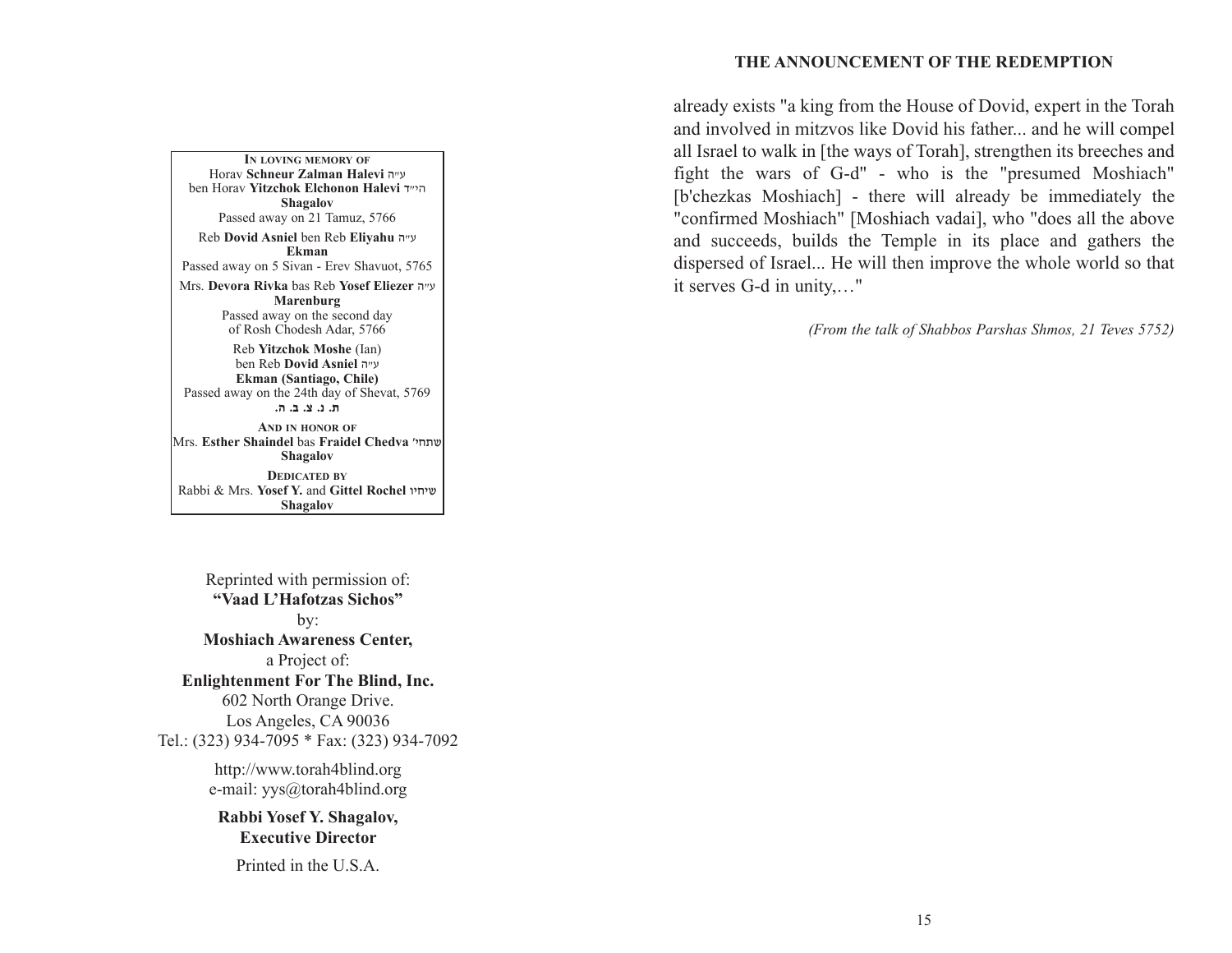#### **BESURAS HAGEULO**

And from "the days of your life" at this time and in this place, without any interruption whatsoever, G-d Forbid, (even if he is already older than seventy years, etc.) every Jew will go immediately - totally and completely, "Reuven and Shimon descended, Reuven and Shimon arose,"4 - into the continuation of "all the days of your life.," into the days of Moshiach and the eternal life that then will be.

Practically, this means that the Divine service of the Jewish people now must be "to bring about the days of Moshiach." We must reveal that the situation of "coming to Egypt" in exile is in truth a situation of the "Redemption of Israel." [This is achieved] through his preparation of himself and others for the situation of "the days of Moshiach."

The above includes (particularly in conjunction with the day of passing of the Rambam5) strengthening and increasing the study of the Rambam's *Mishneh Torah*, especially the Laws of King Moshiach,<sup>6</sup> in the last two chapters of the "Laws of Kings" which conclude the *Mishneh Torah*.

In addition to one's own study of this, one should also influence other Jews around him (men, women and children) in a manner of "raising many disciples,"7 and many more will see and emulate them.

May it be G-d's Will, that through the resolution itself will come imminently and immediately the reward, the actual fulfillment of the Rambam's words at the conclusion of his work, $8$  that after there

#### 14

# LIKKUTEI **SICHOT** AN ANTHOLOGY OF TALKS

RELATING TO THE WEEKLY SECTIONS OF THE TORAH AND SPECIAL OCCASIONS IN THE JEWISH CALENDAR

# by the Lubavitcher Rebbe Rabbi Menachem M. Schneerson

Volume VIII: *Vayikra*

•

•

In English rendition by Rabbi Eliyahu Touger

<sup>4.</sup> *Vayikra Rabba*, chapter 32:5. See there for cross references.

<sup>5.</sup> *[The Rambam passed away on 20 Teves. Translator's note.]*

<sup>6.</sup> This is how it is titled in the Venice edition of 5284 and 5310.

<sup>7.</sup> *Avos*, chapter 1, Mishneh 1.

<sup>8.</sup> *Laws of Kings*, end of chapter 11.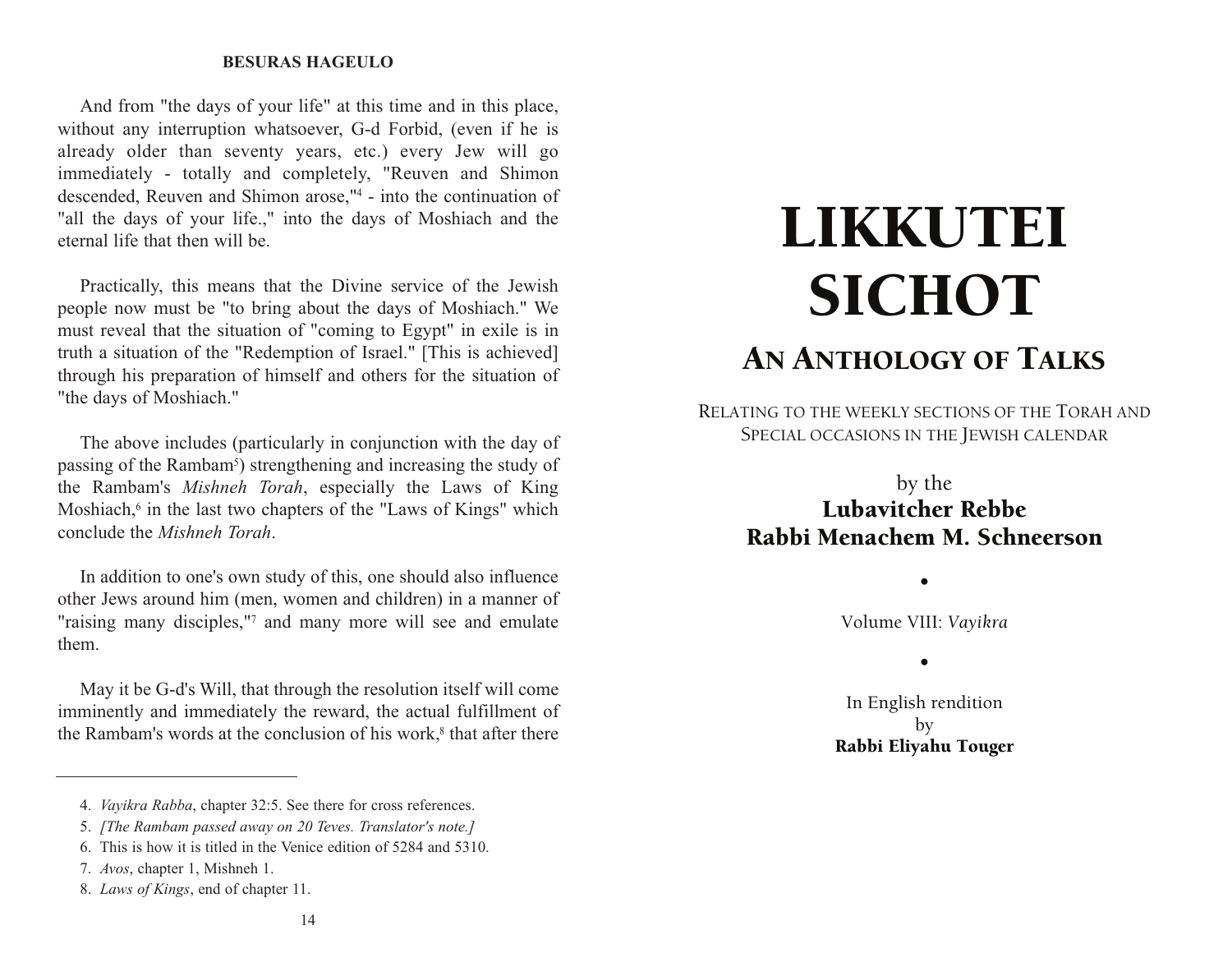# B E CHUK O SA I

#### TO LABOR IN TORAH STUDY

On the phrase,1 "If you proceed in My statutes," the *Sifri*  states (as quoted by *Rashi*):

> Is the intent the performance of the *mitzvos?* The continuation [of the verse] "and are careful to keep My commandments" pertains to the *mitzvos*. What then is the intent of "If you proceed in My statutes"? That you labor in the study of Torah.

This requires explanation: If the intent of the phrase is that Jews should observe the *mitzvos*, we could understand why the term *bechukosai*, "in My statutes," was used. Although there are three different types of *mitzvos* (*chukim, eidus,* and *mishpatim*), one could assume that the verse is referring to all three with the term *chukim* to imply that even the *eidus* and the *mishpatim,* which can be rationally understood, should be observed with the same commitment of *kabbalas ol,* acceptance of G-d's yoke, as are the *chukim.*<sup>2</sup>

If it is postulated that the phrase is referring to the study of Torah, however, the term *bechukosai* presents a difficulty. Torah study involves comprehension and understanding. We must labor and review our studies, not only to know the laws,

**58**

We have already mentioned many times the words of my sainted father-in-law, the leader of our generation, that aside from the fact that already "all the appointed times have passed,"1 the Jewish people have already done teshuvah and already everything is completed, even including "polishing the buttons." We only need G-d to open the eyes of the Jewish people so that they should see that the true and complete Redemption already exists, and we are sitting already by the prepared table at the festive meal of Livyosan, Shor HaBor,<sup>2</sup> etc.

Therefore it's understood... in this generation and at this time, after every requirement has been accomplished (as mentioned above), one has the complete assurance in the Torah that there will certainly be "(You will remember the day of your exodus from the land of Egypt) all the days of your life... to bring about the days of Moshiach."<sup>3</sup>

There is no need for any interruption, G-d Forbid, between "all the days of your life" and "the days of Moshiach" (which has been the situation for the Jewish people in all the generations **before** our generation). Rather, "all the days of your life" for every Jew, living physically as a soul in a body, includes in the simple sense (also) "the days of Moshiach." This is without an interruption, since the Redemption is actually coming imminently and immediately at this instant and in this place (even if the condition is one of night, "coming to Egypt"). Thus the last moment of exile and the very last instant of exile become the first moment and the very first instant of Redemption.

<sup>1.</sup> *Vayikra* 26:3.

<sup>2.</sup> See the *sichah* to *Parshas Mishpatim* in this series, where this concept is explained.

<sup>1.</sup> *Sanhedrin* 97b.

<sup>2.</sup> See *Bava Basra* 74b ff. *Pesachim* 119b and in other places.

<sup>3.</sup> *Brochos* 12b.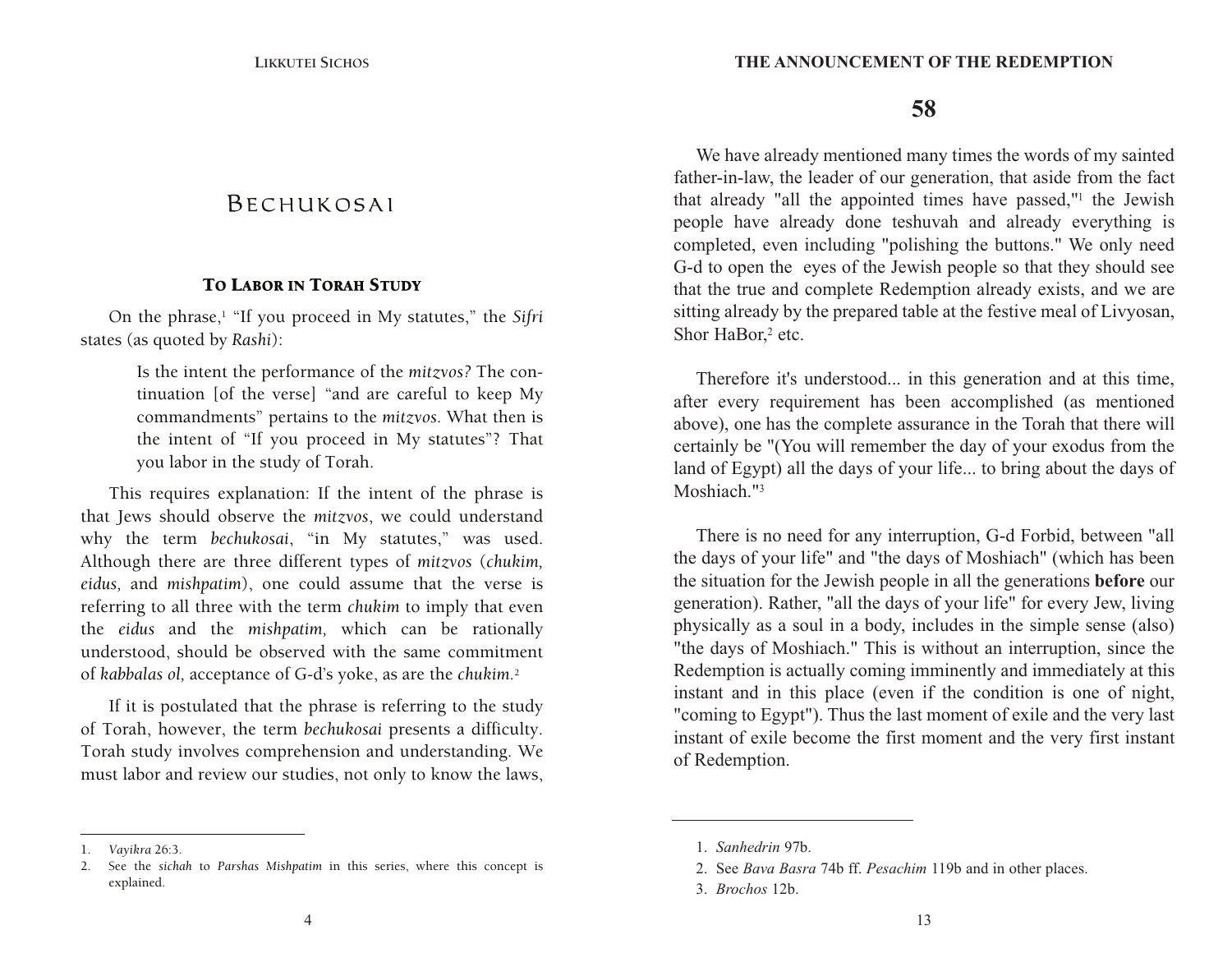# **BESURAS HAGEULO BESURAS HAGEULOThe Announcement Of The Redemption**

## **57**

Our generation is the last generation of exile and the first generation of Redemption, as proclaimed and announced by my sainted father-in-law, the leader of our generation, the Yosef of our generation (named after the first Yosef who proclaimed and announced that "G-d will surely remember you and bring you up from this land to the land that was sworn to Avraham, to Yitzchak and the Yaakov"1). For all our deeds and Divine service have already been completed, all appointed times have already passed, teshuvah has already been done, and all the preparations have already been finished In a manner of "great preparation," all is ready for the festive meal<sup>2</sup> of the time to come, Livyosan, Shor Habor<sup>3</sup> and Yayin Meshumar.<sup>4</sup>

> *(From the talk of the 10th of Teves (may it be transformed into rejoicing), and Shabbos Parshas Vayechi, 14 Teves 5752)*

1. Our Parsha 50:24.

but to understand their motivating principles as explained in both the Written and Oral Law.

Some *mitzvos* are placed in the category of *chukim* because their motivating principle transcends understanding. As *Rashi*  states:3 "It is a decree... you have no permission to question [its observance]." These are, however, a distinct minority within the Torah. By and large, the Torah was given in a manner which can be comprehended by a mortal mind.

To cite a parallel: The Written Law is quantitatively far smaller than the Oral Law. Now the *mitzvah* to study the Written Law can be fulfilled by merely reading portions from it. For this reason, even an unlearned man who does not understand what he is reading is required to recite a blessing before studying Torah. With regard to the Oral Law, by contrast, the *fundamental element* is understanding. When a person does not understand the passage he is studying, he may not recite a blessing before studying.4

There is a radical difference between the Written Law and the Oral Law. The Written Law is a bounded text, with a specific number of verses and letters. There is no possibility for addition. The Oral Law, by contrast, is not restricted in size. It is true that at present only a certain number of laws have been revealed, but in every generation there are additions, as our Sages commented:<sup>5</sup> "Every new insight developed by an experienced sage was given to Moshe on Mount Sinai."

The same pattern is reflected within the Written Law itself. The part of the Written Law which transcends understanding and deals with *chukim* and the like is far

<sup>2.</sup> Based on the expression of our Sages, of blessed memory - Avos, chapter 3, Mishneh 16. Sanhedrin 38a and Rashi's commentary.

<sup>3.</sup> See *Bava Basra* 75a. And *Vayikra Rabba* chapter 13:3.

<sup>4.</sup> *Brochos* 34:b. See there for cross references.

<sup>3.</sup> In his commentary to the beginning of *Parshas Chukas.*

<sup>4.</sup> *Shulchan Aruch HaRav, Hilchos Talmud Torah,* the conclusion of ch. 2; see also *Likkutei Torah, Vayikra,* the *maamar* entitled *Biur Lo Tashbis.*

<sup>5.</sup> See the *Jerusalem Talmud, Pe'ah* 2:4; *Shmos Rabbah* 47:1; *Vayikra Rabbah* 22:1; *Tanya, Kuntres Acharon,* the passage beginning *Lehavin Peratei.*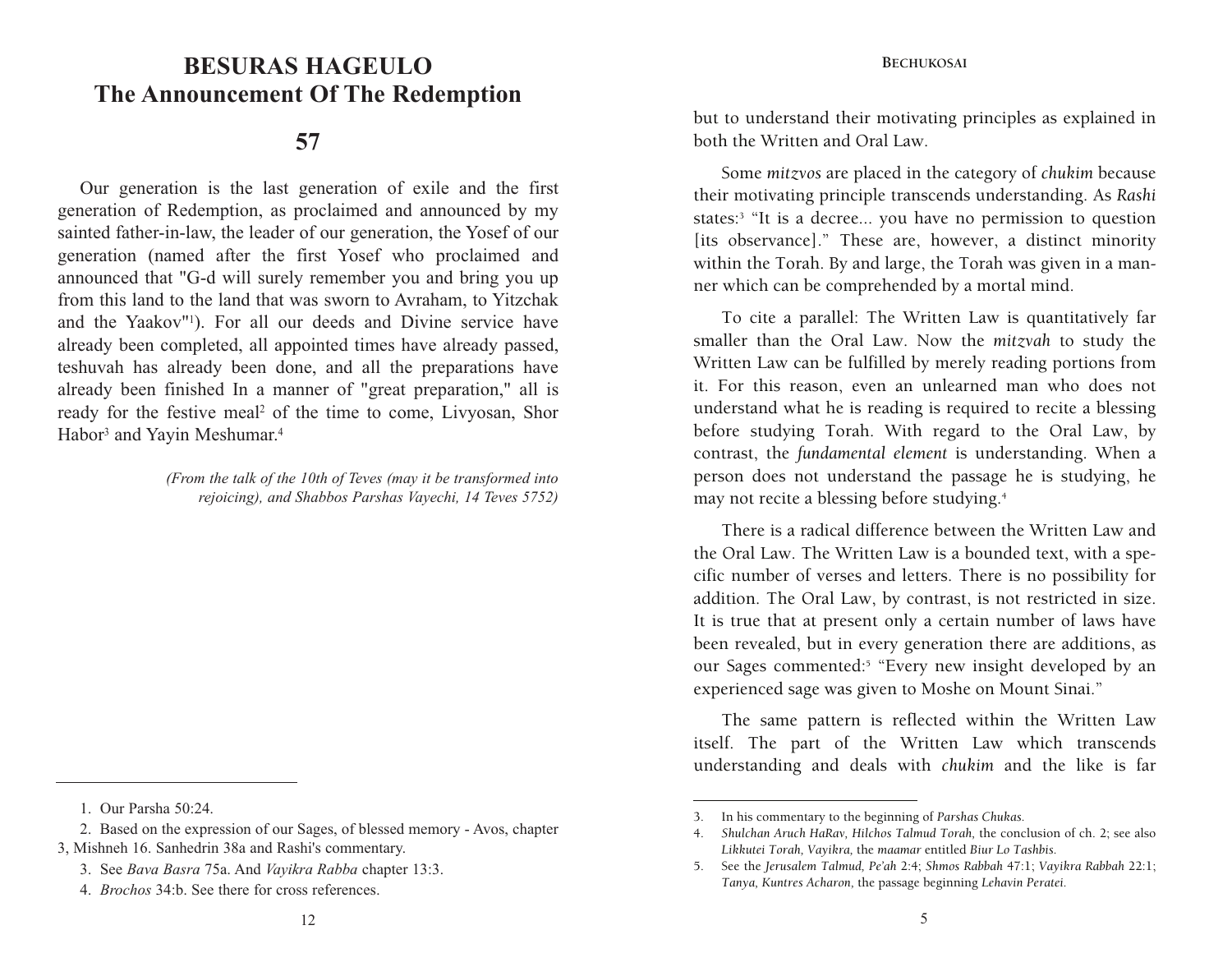**LIKKUTEI SICHOS**

smaller than the part which speaks about *mitzvos* that can be grasped.

above, *chukim* represent a very small portion of the Torah. As such, the use of the term *bechukosai* in the opening verse of the Torah reading is problematic. Since the intent is that the Jews "labor in the study of Torah," it would seem more appropriate to use another term. For as mentioned

#### AN INTEGRAL WHOLE

In *Likkutei Torah*, the Alter Rebbe interprets the term *bechukosai* as related to the word *chakikah,* meaning "engraved." The implication is that we must labor in the study of Torah until the words are engraved within us.

The advantage of engraving over writing is not merely that engraved letters are united with the surface unto which they are carved, for this is also true with regard to written letters. Although letters written on parchment are not part of the parchment itself, they become united with the parchment.

Instead, the advantage of engraving is that the letters are not an independent entity. Their existence cannot be separated from the object onto which they have been engraved; the two form one integral whole.

This is the lesson the term *bechukosai* communicates with regard to the study of Torah. The intent is not merely that a Jew who studies the Torah should be united with the subject matter. The caution against studying Torah in a superficial matter, as Doeg the Edomite did, $6$  is a more elementary lesson. Instead, the intent of the phrase is to teach that a person must engrave the Torah he studies within his being. Studying in a manner which resembles writing — in which

until we reach a level which transcends all possible progress — "the day which is all *Shabbos* and rest for life-everlasting."22

(Adapted from *Sichos Shabbos Parshas Bechukosai,* 5722)

-- 1920

<sup>6. [</sup>Though Doeg was a great scholar, his knowledge did not produce personal refinement] (*Sanhedrin* 106b).

<sup>22.</sup> The conclusion of tractate *Tamid.*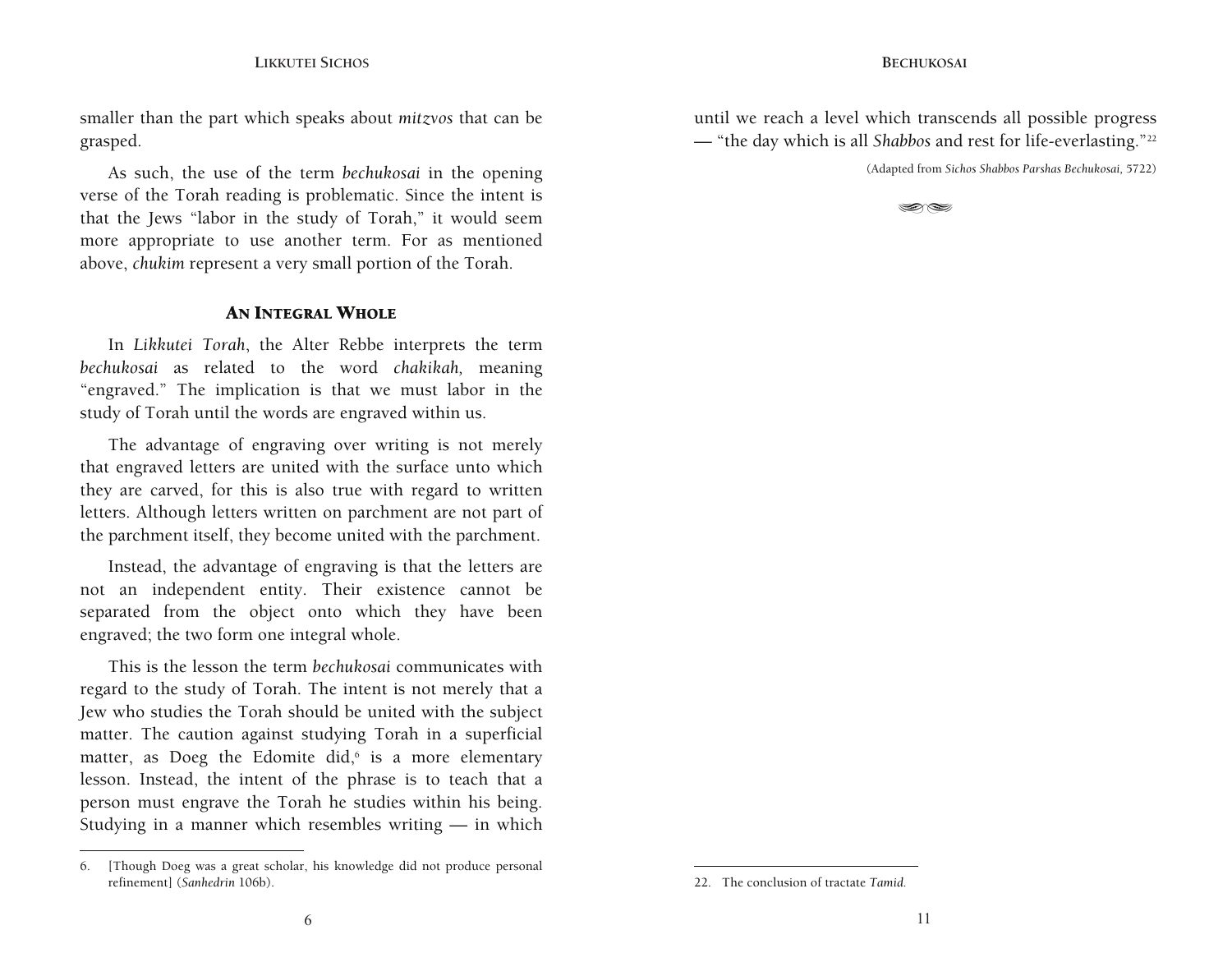which one previously had to accept on faith come within one's conceptual grasp, and one's faith thus can rise upward.

should be shifted from that category, and comprehended This paradigm enables us to understand the concept of progress with regard to *chukim.* As one's understanding of the *mitzvos* grows, one's conception of the *chukim* should also change. Practices which one previously accepted as *chukim* intellectually.

We see this pattern expressed by Moshe. At the outset, he, like others, viewed the laws of the Red Heifer as a *chok*. After he advanced in his Divine service, G-d told him: "I will reveal the rationale for the Red Heifer to you."18 From that time onward, Moshe could no longer consider the laws of the Red Heifer a *chok.* This is not to say that Moshe lacked the depth of commitment associated with *chukim.* Instead, the intent is that his appreciation of *chukim* shifted to a higher plane.

Similarly, every person must advance his understanding each day, and as a result, "proceed in My statutes" by coming to an ever-higher appreciation of *chukim.*<sup>19</sup>

Similar concepts apply with regard to labor in Torah study. What was yesterday considered a strain must today be considered natural, and one should set one's sights on further horizons.

And this will lead to G-d's blessings: "I will give you rain in its season," and "I [will] lead you upright,"20 to *Eretz Yisrael* in the ultimate Redemption. At that time, we will proceed without bounds, going from strength to strength,<sup>21</sup>

two separate entities come together — is not sufficient. Instead, one must study in a manner that resembles engraving; the student should cease to see himself as an independent entity; his entire existence is the Torah.

uttered by Moshe because "the Divine Presence spoke from This approach was exemplified by Moshe our teacher, the first recipient of the Torah. His *bittul,* self-nullification, was so great that he identified totally with G-dliness, saying7 "I will grant grass...." The word "I" refers to G-d, and yet it was his throat."8

A similar process of self-transcendence was manifest by Rabbi Shimon bar Yochai. His individual existence was entirely subsumed; he was nothing more than an expression of G-dliness. For this reason, he could say:9 "I saw superior men and they are few... If there are two, they are my son and I. If there is one, it is I."10 Praising himself in this way was not a departure from the humility that is natural for the righteous, because he had no self-concern whatsoever.

#### WALKING THE EXTRA MILE

As mentioned on several previous occasions,<sup>11</sup> every interpretation of a particular term or verse in the Torah is related to every other. Thus the interpretation of the Alter Rebbe, that Torah study must resemble "engraving," shares a connection to the simple meaning of the term *bechukosai,*  referring to *chukim,* implying that one must study the Torah with *kabbalas ol.* It's true that a Jew must also understand the Torah, but the basis of his understanding must be *kabbalas ol.* 

<sup>18.</sup> *Bamidbar Rabbah* 19:6.

<sup>19.</sup> See the *sichah* to *Parshas Emor* in this series, note 11, which explains a similar concept.

<sup>20.</sup> *Vayikra* 26:13.

<sup>21.</sup> *Tehillim* 84:8.

<sup>7.</sup> *Devarim* 11:15. Note the interpretation of *Likkutei Torah, Vayikra* 50a.

<sup>8.</sup> See *Zohar,* Vol. III, pgs. 7a, 265a, 332a; *Shmos Rabbah* 3:15; *Vayikra Rabbah*  2:3; *Mechilta, Shmos* 18:19.

<sup>9.</sup> *Sukkah* 45b, *Sanhedrin* 97b.

<sup>10.</sup> *Bereishis Rabbah* 35:2.

<sup>11.</sup> See the *sichah* to *Parshas Toldos* in this series.